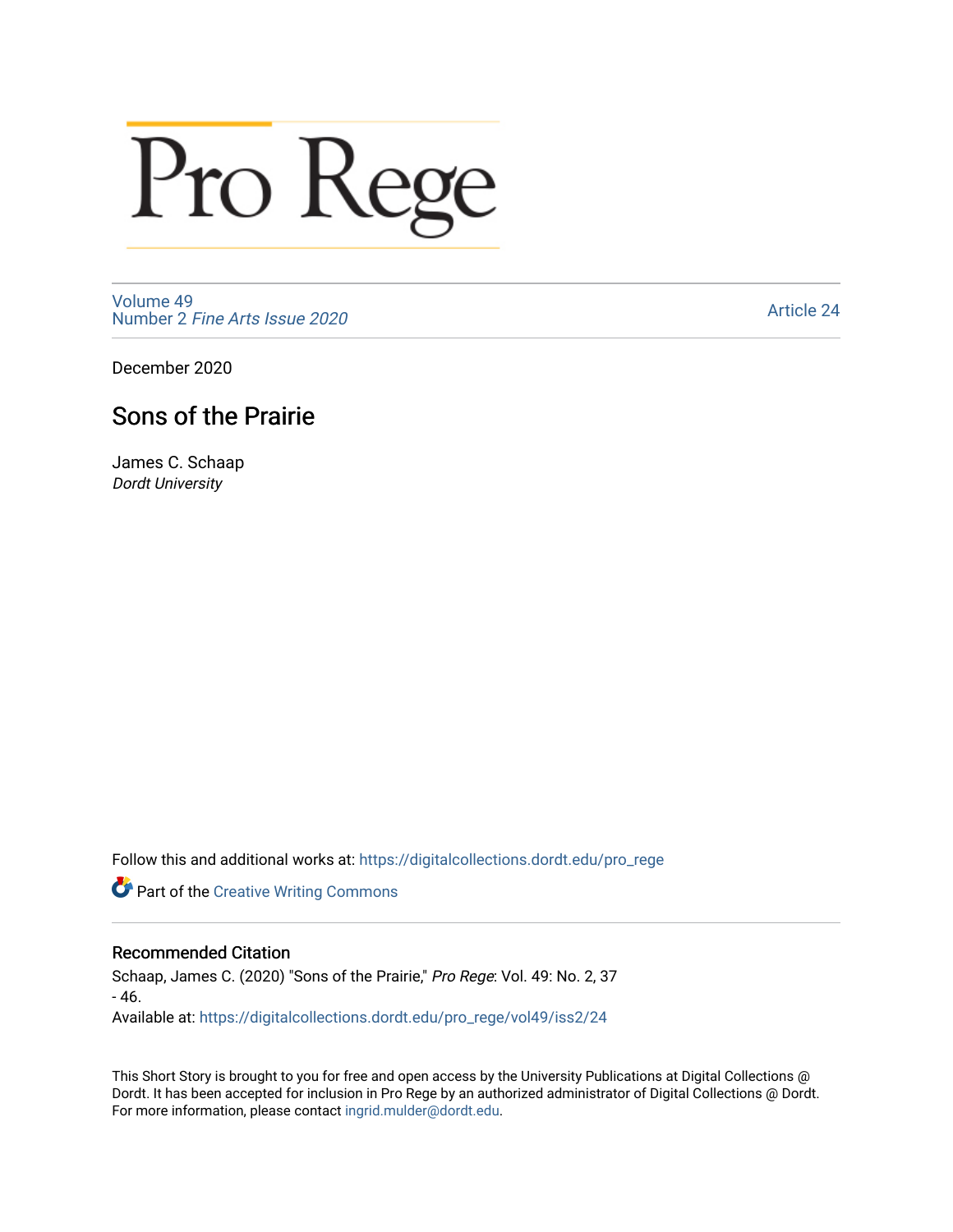## **Sons of the Prairie**

#### *James Calvin Schaap*

In 1846, sixteen years before the Dakota War, the Reverend Stephen R. Riggs visited the Indian mission at Red Wing, Minnesota Territory, where he took a hand in the outreach. One night he called on a young Dakota man, very ill, who was, at that moment, being ministered to by a medicine man who claimed angrily that the evil spirit, which was that young man's very illness, was "greatly enraged" by the mere presence of a white Christian missionary. Riggs left quickly, he says. Strangely enough, that sick young man became "one of our excellent native pastors," Riggs wrote in his memoir, then added this note: "We have talked over the event with much interest." End of chapter.

Emory TeKrony, himself a pastor, was mesmerized by what he'd been reading of Reverend Stephen R. Riggs. TeKrony volunteered to be a part of the local historical committee after he'd retired to his childhood home, even though his own close family was largely gone from rural Minnesota. The truth was, after a professional lifetime as a pastor in a number of mostly rural churches, he knew very well that he had no home—his wife was gone, their children all over the place.

It was 150 years since the Dakota war, and he had time to read now, time to learn the story, to dig into it closely. As a boy, he'd heard stories of the Sioux Uprising, horror stories of pregnant women sliced open by Dakota savages, their unborn babies nailed to barn walls for target practice with rifles, knives, and hatchets. When they were kids, sometimes they played it out—he'd be Little Crow or Flandrau or Colonel Sibley. But back then no one had ever talked about the missionaries, white missionaries, Christian missionaries. Even if they had, the stories that stuck in his soul were the bloody ones that ran wild with nightmarish mutilation and death.

"We have talked over the event with much interest," Riggs wrote. Emory TeKrony put down the book, haunted by that line. Years later, the zany outcome of "the event" was still a stretch, he thought: a Dakota man is gravely ill, Riggs comes to visit, the band's medicine man spits and fumes, Riggs leaves very politely, and yet that very young man so righteously attended to by his own native holy man becomes, of all things, a Christian missionary to those very Dakota people. Go figure on God's will, Pastor Emory TeKrony told himself. Just go figure.

It was the stuff of sermons maybe, TeKrony told himself, but he wasn't writing them anymore, thank God. He'd retired a few years earlier than necessary when it became altogether too clear to him, that his ability to minister to people had eroded through the years, as had his desire. He'd been at it too long and suffered too much, then began to flounder when, one morning, Cathryn Jane simply hadn't awakened, the victim of a heart attack that came up like nothing else in this flat prairie land, where every movement of weather was forecast in a billowing sky. When he had reached for her early that morning, like he always had, she was stone cold, a touch he would never forget.

One day the Reverend Mr. Riggs and a brother of his beloved wife, Mary, were bathing in the Minnesota River, when her brother, Thomas Lawrence Longley, threw up his hands as his head went down into the current, a victim of a cramp, Riggs says in that memoir he wrote. Riggs tried to rescue him, but Longley thrashed violently before disappearing, and Riggs, by his own admission, had all he could do to save himself.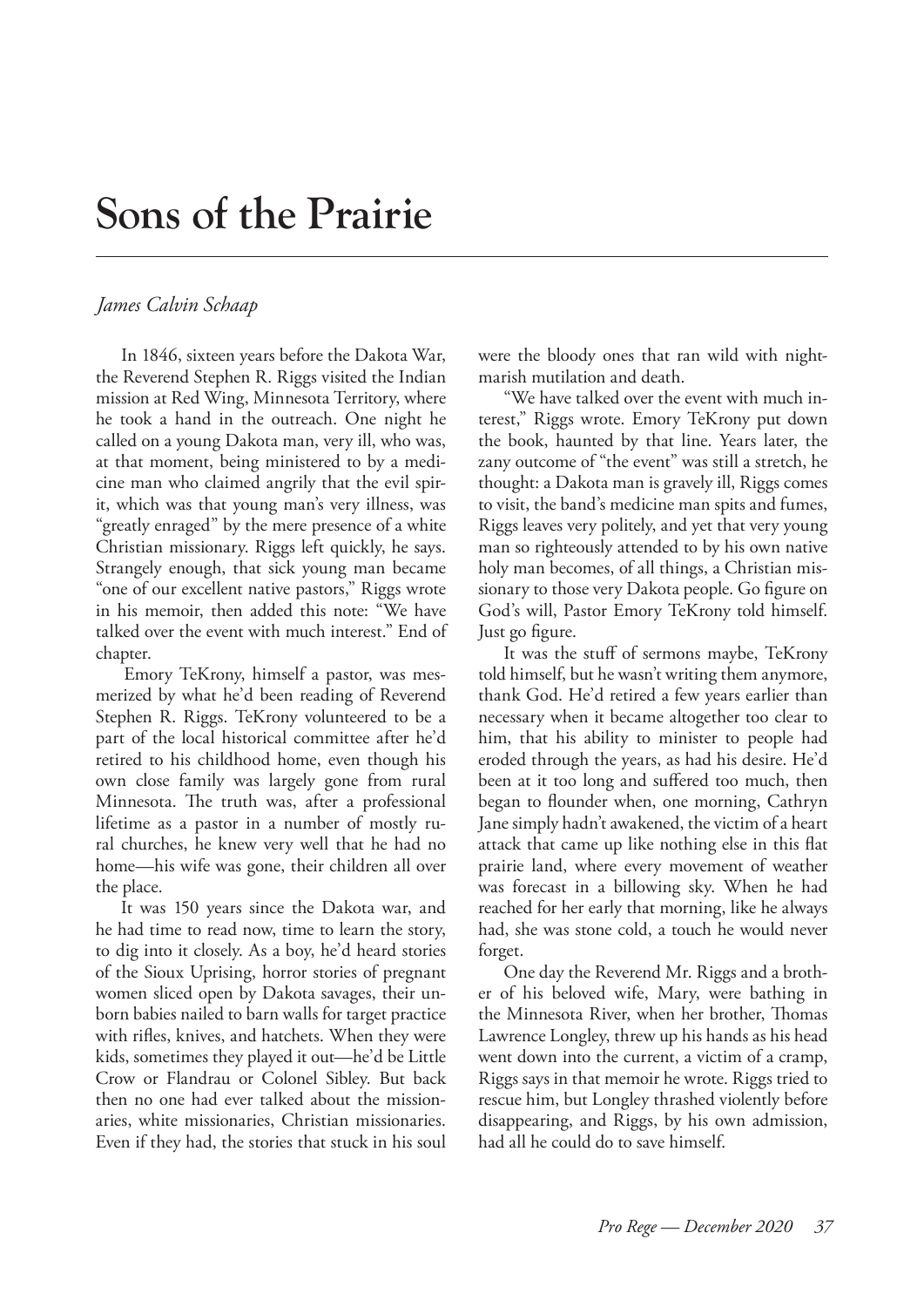Thomas Lawrence Longley had come to the mission with his sister, who recounted her grief to her parents by way of one of her touching letters: "When I stand by his grave," she wrote, "overshadowed by three small oaks, with room for another person by his side, I think that place may be for me." She was far too young for such profound sadness, TeKrony thought, but she was also alone, a thousand miles from home, and he felt the depth of her despair in his very own heart.

Riggs must have wondered "How long, Lord?" like the Psalmist: "How long must I wrestle with my thoughts and every day have sorrow in my heart?" He must have worried about his wife's grief because right there in the memoir he stuck in a long passage about what a man named Black Eagle had told him about grief, how ducks and geese and deer, "make an outcry about it, and the sorrow passes by." The Dakota too "wail out their sorrow, and it becomes lighter," Black Eagle told the missionary. It's right there in the book. "But you keep your sorrow—you brood over it," Black Eagle told him, "and it only becomes heavier." The Dakota way was to make an outcry, to wail out their sorrow, Riggs remembered, in what the missionary must have felt to be something of a scolding.

Easier said than done, TeKrony thought. He had new neighbors now. They'd just moved in, a young couple, two kids. They probably would have questioned moving into the neighborhood if the retired preacher in the bungalow across the way just stepped outside and howled some morning, made an outcry, like Black Eagle advised. Maybe he'd be better off if he could—if he could just stand somewhere alone and howl, like a wolf, like a man in grief.

He kept seeing the same otherwise unfamiliar names in the books he'd been reading: Bishop Wipple, Revs. Williamson, Pond, and this Stephen R. Riggs, who first put the Dakota language into print, preachers all, missionaries. He'd wondered whether Riggs had ever written a memoir, and then found it—*Mary and I: Forty Years with the Sioux (1880),* an old book that had been picked up by one of those wonderful publishers who simply can't let treasures alone. They'd reprinted Riggs' book and made it available again a decade ago already—but even that one was hard to find, and had Cathryn Jane been around, he would have thought twice about buying it, sticking thirty bucks, with postage, into a book the public library could have found for him somewhere, on loan.

Col. Sibley became Governor; Flandrau had a park named after him, and who knows how many streets. Some folks still called it "Little Crow's War," even though the Dakota chief didn't want any part of it to start with and frequently couldn't control his own warriors, the "soldier's lodge." But what Emory TeKrony came to realize is that, through the years, no one really cared about the missionaries. Most found them an embarrassment since Native people considered their bringing the Christian gospel little more than the first dreadful step toward cultural genocide. He'd stumbled on the missionaries himself and couldn't let them go because something in the shape of what he'd read offered him a place.

When the Dakota started killing settlers, Riggs got the word from the farmer Indians and the half-breed church members. *You've got to go,*  they told him. *You've really got to leave the mission,*  they said.

Soon it became clear that their urgency didn't grow from unnecessary fear, so he placed Mary in the wagon with their children, and, with others, left. Their escape was treacherous and terrible but successful, when so many others weren't. Hundreds of settlers were captured or murdered—some say 200 dead in just two days.

"All the events of the week past appeared strange," Riggs wrote when he remembered that fearful week-long escape. "We had hardly found any time to consider them. But often the thought came to us, What will become of our quartercentury's work among the Dakota? It seemed to be lost."

With that line, Emory TeKrony put down the book because the story opened its arms, even though there were no bloody victims or rotting corpses in the parishes he'd served. He flicked his glasses up on his head. There he sat in one of the few old chairs he'd brought with him when he moved back home. Across the street, those new neighbors were moving in, but he couldn't help thinking of Riggs and his family pulling out of the mission, looking back like Lot's wife, and then asking himself whether everything they'd accomplished wasn't about to burn away.

The only thing the two of them shared, really, was that river running just down the road from his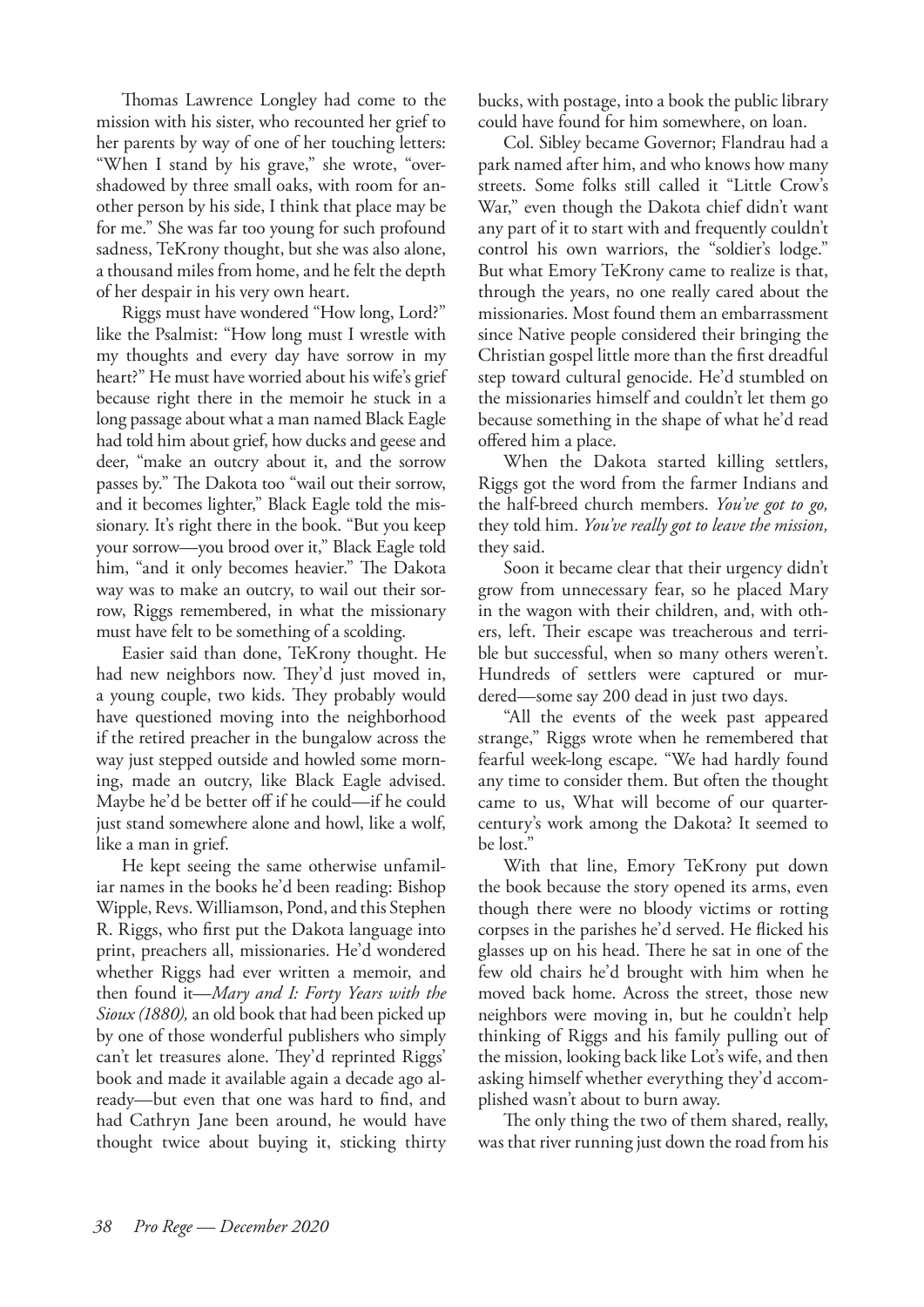house—he and the Reverend Stephen R. Riggs. Nothing else, really, it seemed—and everything else somehow. But he couldn't put down the book.

\* Les Swenson: "So, Emory—you going to be our resident expert on things here?—the whole story, right?"

The committee had met around a table in the Senior Center, in the back room of a silly knick-knack store in what was left of downtown Roseland. They wouldn't have had to look far to find genes that sprung from the DNA of massacre survivors, but Emory TeKrony had been a Godsend to the committee, he knew, an educated man, a preacher, the perfect host for the local museum once tourists started up the river roads to find out what they could about the horrors that had transpired right there in southwest Minnesota, mid- $19<sup>th</sup>$  century.

Emory: "First time in my life that I've actually got time to read."

Les: (Flips his cap back on his head.) "Got some things in my library, I think—although I'll have to check with Ellen. She can put her finger on 'em, I'm sure. If you need 'em, that is."

Emory: "I'll let you know."

Les: "Just give me a holler. I'd probably trust those old books anyway, more than anything anybody writes these days. Lot of spin, I'm sure."

In eighteen months, it would be 150 years since the Dakota War—150 years. Roseland got wind of neighboring towns already starting to plan what they could to take care of the tourists likely to follow the new state map that featured what had happened way back then. New Ulm had a committee going for two years already. Good night, Roseland people said. They were on the map just like the rest of them, and everybody knew the local economy could use a shot in the arm from spendy tourists. Way too much of the old downtown was boarded up these days.

Hence the committee.

"What you learning anyway?" Les had asked him at a subsequent meeting—Les, the local real estate man and auctioneer, an old classmate.

With that, Emory TeKrony had looked around the table and wondered whether what he'd discovered would be of any real interest to any of them. Marie Swets might be—she was schoolteacher who years ago had married locally.

"I guess we can't call it what we always have— 'the Uprising,'" Swenson said. "Goes by a hundred names now—and they're even fighting about that in St. Paul. What we going to call it anyway? State going to tell us what to call it so we don't offend anybody in particular?"

"'Dakota War,' I think," Emory told him.

Les rolled his eyes. "So what you find out? People killed right around here, I know. You got any new stuff?"

"Lots of stuff I never knew, growing up here," Emory told them. "It's been terribly interesting keeps me up at night."

"Ugly stuff, I bet," Liz Clayton said, neatly rolling up the napkin she'd used to wipe the corners of her lips. Swenson had brought donuts from Casey's. "Whatever I read is just ugly. Sometimes I wish we could just skip the whole thing. Maybe there ought to be a statute of limitations on horrors like that—time to forget. What do you think, Emory? You're a preacher. Aren't some things simply better forgotten?"

"I'm not sure I know at all yet how to tell the story," he admitted, an admission he knew would surprise some. "I don't think there's a way of telling it well at all. It's just a really bad story all the way around."

"Well, we can't forget it either," Les told them. "Some kid with a calculator is going to figure it's 150 years and why isn't anyone talking about it? Tourists are coming."

"Why's it so hard?" Emily Manders asked him.

He didn't know if he could explain that. Maybe it was because they all had feet of clay. For six months and more, the whole region wore nothing but black. Even longer—for years, before and after. The Dakota had slaughtered the settlers wholesale, in the same way they'd always slaughtered Ojibwa and Winnebago when they had a chance, exactly the way God told the Israelites it had to be done, killed 'em all—man, woman, child, dog and cat—whatever they didn't want or need to barter with later on. And when the fighting was over, it didn't get any prettier. Just got worse. "It's a very sad story," Emory told them. "The Dakota had their reasons, you know. They were starving. They had nothing. No food. Nothing."

"Well, I am glad you're on it, Emory," Les said. "We're blessed to have you here helping out the way you are."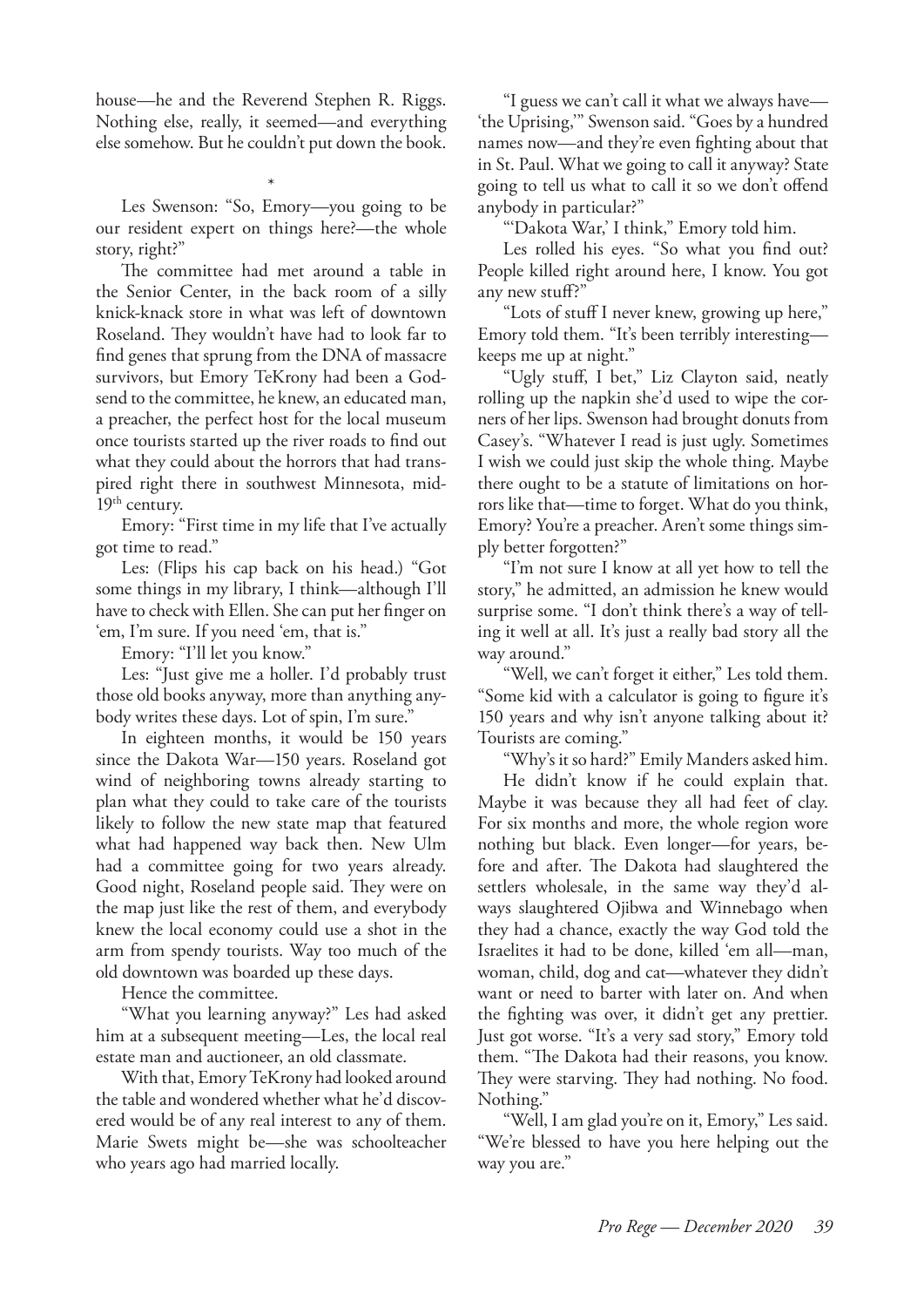And so it went. He didn't tell them about Stephen R. Riggs and his young wife Mary, the letter writer. He wasn't sure any of them would really care or want to. Would anyone?

\*

He still knew where to fish, so when he'd taken early retirement, that fact, as much as any, prompted him to go back home to Roseland. It had been in the plan, really—both he and Cathryn Jane had wanted to come back to Minnesota, maybe farther up north. And then CJ died, his own wife of almost fifty years, and he'd determined the best place to call home was the place he'd grown up. The walleye weren't as big or plentiful as they were up north, but at least he knew where they were—or where they had been once upon a time. What he'd looked forward to about retirement, even before she'd died, was taking it easy with a night crawler dangling from a hook or maybe some crank bait combing the reeds toward shore or just being out there finding the Lord in the shape of the dawn. Jared and his family were in Omaha, Sally in Madison, and Emily in Pensacola. Roseland was halfway between Jared and Sally, and Emily offered winter quarters. Besides, somehow Roseland was home.

But there were times when he'd wondered about the choice because moving back alone hadn't been easy. Once in a while he'd preach, fill a pulpit hither and yon, but mostly he was alone, even though he tried some things like senior stuff and what not, a book club, the town historical society, an occasional trip to the Cities. Maybe if he'd go out and cry, go out and wail like the ducks and the geese and the deer, he thought, it would help. Maybe he could scream the darkness away. "You people brood on it," Black Eagle had told Riggs. Maybe they did. Maybe he did.

Somewhere on-line he'd picked up a recipe for strawberry bread because he'd been out picking a few days before. He'd heard someone talk about the strawberries just in, and he remembered eating them when he was a kid—from his mother's garden right here in town. It just about murdered his knees to pick and carry them, but he came home with a bucketful too many and didn't have a clue how to get rid of them. Even though he ate them on everything for a while—plopped them on Corn Flakes, sliced them up sugar-sprinkled on

toast—and drank strawberry sundaes three times a day, he still had half a pail left.

The thing was, he knew that Cathryn Jane would have done something special for that young couple just moving in across the street. In plain truth, CJ wasn't any more outgoing than he was, but the way he had it figured, somewhere along the line she'd determined that if her husband wasn't going to be all that perky socially—and he a preacher too—then the pastor's wife had to take up some of the burden. She'd always been the one to fix up a hot dish or bake up some sweet bread.

He looked into the oven and saw the bread pans, one for him, the other for the neighbors, the mix inside starting to swell just the way CJ's used to, a sweet, light hump rising in the middle. He tried a toothpick and it came out crumby. He rolled his eyes—this was taking a long time, and he wanted to go yet, later that afternoon, to Ft. Ridgely.

It wasn't something he thought he could do bake first, but then take it over there as she would have, even though he guessed those kids couldn't care less about the old geezer across the street. But CJ had taught him *you could do it if you put your mind to it.* She had.

\* Riggs had awful problems. His education in missions, he wrote, had taught him that bringing the gospel of Christ would be nigh unto impossible if he could speak only English, so his major task in those early years, in the 1840s, was learning—and writing—the Dakota language. To accomplish that, he needed to learn French first, since French was his only means to Dakota. Mr. Renville, a half-breed who had all kinds of sympathy for the church, knew French *and* Dakota, as did just a few others.

The mission was visited once upon a time in those very early years by a Mr. Gavin, a French scholar no less, who buoyed their hopes of making progress translating the Bible into the Dakota language. The two of them—Mr. Renville and Mr. Gavin—sat in the same room, as Riggs went through the first few chapters of the gospel of John, verse by verse. Sadly enough, the two linguists, an odd couple certainly, disagreed totally with each other's French. It didn't take long before their disagreements turned loud, then fiery. "It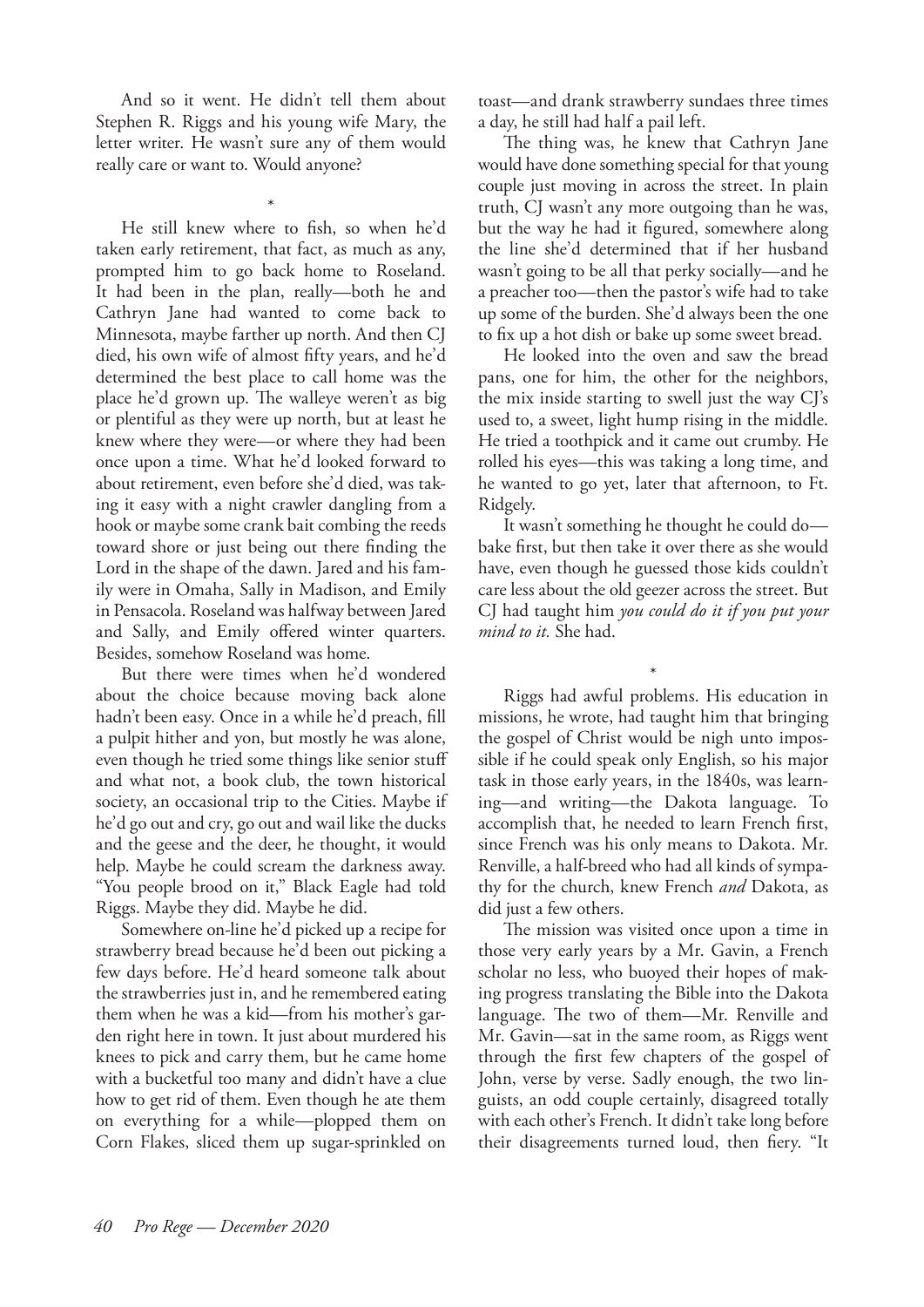became apparent," Riggs wrote, "that the perfection of knowledge, of which they both supposed themselves possessed, was a great bar to progress." Eventually, the professor and the frontier halfbreed marched out in an angry storm. They'd not yet finished the seventh chapter.

There was so much more. Eagle Help, a prophet and leader among the people, was the first Dakota not only to learn to read and write the Dakota language, but also to understand—or so it seemed—why being literate might be an advantage for his people. When his wife became a Christian believer, he became a greater presence around the mission, and he was a leader.

But he remained Dakota, regularly led a dance to prepare his men for battle against the Ojibwa, danced and danced until he pushed his own sensibilities into a dream state, during which he'd experience a vision that he—and the men with him, over 100—could carry into war, these "sons of the prairie," as Mary had once called all of them in a letter to her folks.

"The thought that our good friend Eagle Help should lead out a war party to kill Ojibwa women and children greatly troubled us," Riggs wrote. So they told Eagle Help that they would pray the war party wouldn't succeed.

When the warriors returned and hadn't seen a single enemy, Eagle Help and his cohorts were mad as hornets, sure that the Reverend Riggs' prayers to the white man's God had led to their failure, so incensed, in fact, that they grabbed one of the mission's cows, slaughtered it, and ate it heartily—angrily, too, but heartily. "After this, it was some months before Eagle Help could again be our friend and helper," Riggs reported.

What Pastor Emory TeKrony found so fascinating about missionary Riggs was that he seemed to be no loud-mouth authoritarian wielding razorsharp religious convictions that bloodied whatever or whoever he ran into. Years later, Eagle Help maintained that his visionary powers had been totally destroyed "by his knowledge of letters and the religion of the Bible," Riggs wrote. Then this: "Shall we accept that as true? And if so, what shall we say of modern spiritism? Is it in accord with living a true Christian life?"

TeKrony was sure that Riggs' questions weren't one bit rhetorical. He too had questions just like Riggs—when he worried about his own faith.

He took the strawberry bread from the oven when the toothpick came out smooth and unfettered from that gentle rise at the top. The color mid-loaf still seemed light, but the crust made clear that it was time. Those two loaves would have to cool, which would give him time to think about what he would say to say to his new neighbors, how he would describe himself, the old guy living alone across the street.

In truth, he was the only one of the committee doing much work right now. The meetings were neither well-attended, nor did they amount to much. A whole year was left on the calendar, and while there were inklings of regional events beginning to register on line here and there, there seemed to be no particular reason to do much as yet, other than make sure that someone—like him—could become expert enough to know how to tell the story when the job needed to be done. They'd need people behind the desk, in the old country school they'd moved into town as the museum, who could answer questions.

From the town library, Emory TeKrony got hold of a VHS tape on loan, something done a few years back, none other than Garrison Keillor narrating. TeKrony had seen it first at the treaty site just outside of St. Peter, then thought it might be worth using in their own museum. He'd brought it along to a meeting, when Marie Swets told him she could still dig out a VHS player from a dusty corner of the school's media center. They watched it in silent darkness. He didn't think anyone slept through it.

"We got to pay?" Les Swenson asked when Emory rewound the tape.

Emory had checked Amazon. "Twelve bucks—used, but we'd probably want an extra."

"Can we use that thing?" Les said, pointing at the machine.

"Don't know if it'll hold out all that long," Marie told him. "My guess is the school'll give it to us since nobody uses it anymore."

Les pursed his lips, then smoothed back his mustache, clearly uncomfortable. "I know I'm probably the odd man out here, but that Garrison Keillor guy has never been my favorite—too much making fun, I think."

"He's just the narrator," Liz Clayton said. "They just wanted his voice. I'm guessing he didn't write it—somebody else wrote that whole script,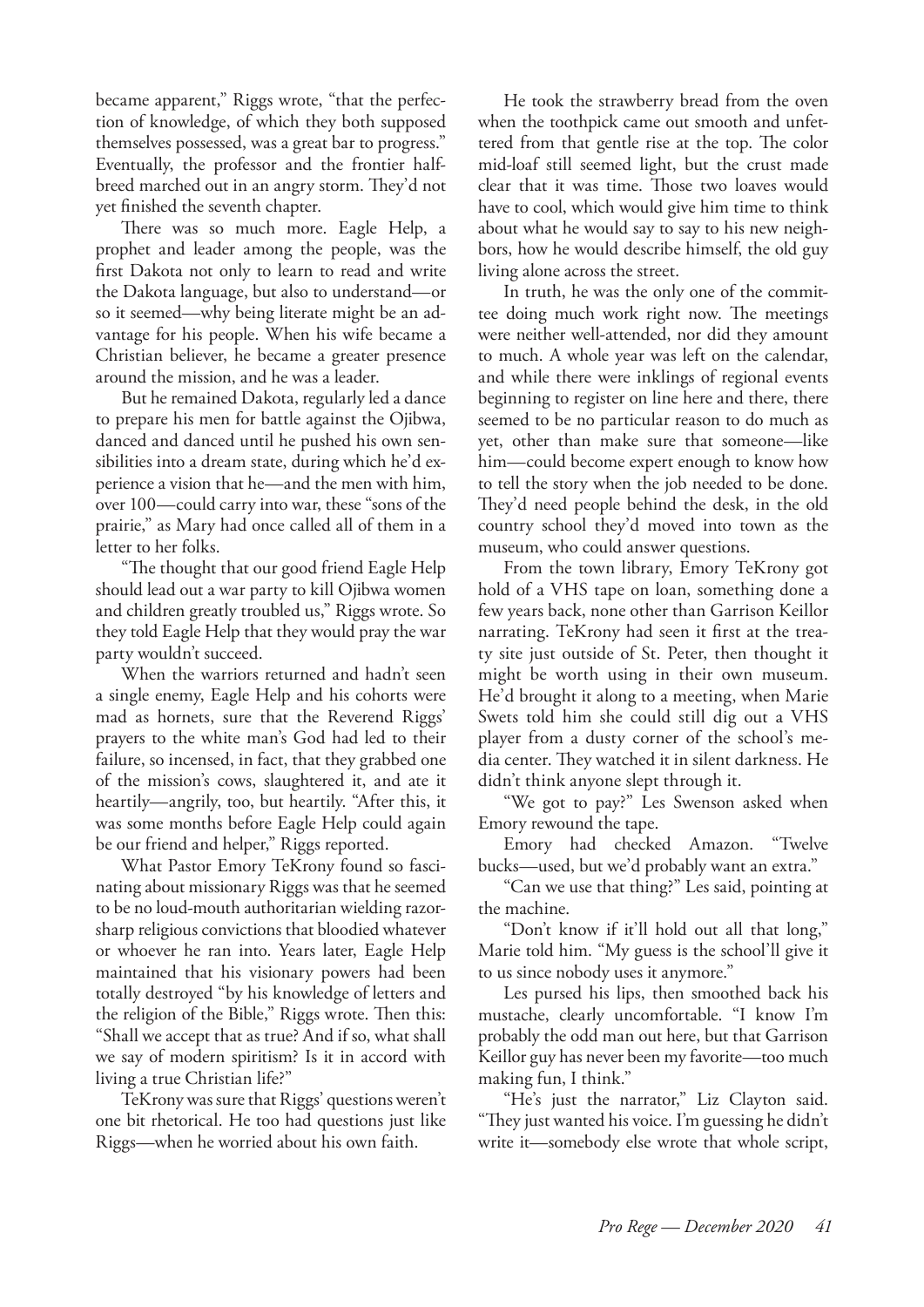I'm sure."

"Not that we have to make a decision right now," Emory said. "I didn't bring it in for that." He hit the eject button and the video popped into his hand. "You've been wondering about the story—I thought we'd watch it tonight, the way it's told here on the video."

"There's stuff there I never heard," Les said. "Shoot, I was born here, and I heard the story my whole life and there's things he said that was new to me."

"I'm not proposing a thing, but it's as good a presentation as there is, I think," Emory told them. "I'm not trying to push anything down anybody's throat here."

"Can't you just tell it yourself?" Les asked. "You're a preacher—or you were a preacher."

"I'm just saying it may be an inexpensive way to get the job done well," Emory told them. "And if the state thinks it's good thing—"

"Don't know if that means anything," Les said.

"What I mean is, they show it down at St. Peter," Emory told him, dropping it in his briefcase. "You got a problem with it, Les?" he said.

"No, no, no—I got no problem. That's not it. I just think we can do our own thing here, you know? Do a Roseland thing all by our lonesome without having to dance with the state and all of that—that's what I'm thinking."

"You think it's too sympathetic to the Indians, don't you, Les?" Marie said. "That's the real problem here, isn't it? You think the Dakota get off way too easily. I say we show it." Emory thought for sure her lips pursed a bit as if she were mad.

He hadn't meant for the whole issue to be out there on the table just yet. It just seemed to him to be an easy way to go over the story, to hear it again—maybe for the first time—from someone other than whoever was telling it in the community for the last century or more. He'd told them before that he didn't know how to tell that story himself because it wasn't an easy story to tell. What's more, the more he read, the more difficult the whole story became. This little film did it, with pictures, of course, and commentary that seemed to him to be balanced.

When no one spoke, Emory told them once more that he thought it was too early to take a vote since there was a lot of time yet, a lot of time

to decide a lot of things. "I just thought it might be a good idea for all of us to watch so that we know what we're talking about, so we know the whole story."

"Garrison Keillor's story," Les said, halfway under his breath.

Nothing got resolved at that meeting, and even though he could sense that around that table there were more votes for than against, the whole night had made him wonder once again whether coming back to Roseland had been the right choice.

He walked home that night, and when he did, he thought of what he'd found when he went downtown Mankato just a month or so before, at the spot where all those Dakota warriors were hanged. Right there at the site stands a big, sculpted buffalo and a marker that the vast majority of people passing by, right downtown, wouldn't notice if that buffalo came up and butted their behinds. But then, there's nothing to be proud of, right there, either—the largest mass hanging in the history of the United States. What he thought that night when he walked into a dark little house all alone was that there really is nothing to commemorate when the whole damned story is as dark as it really is.

He didn't know how to explain any of that to the committee or to the tourists who might just come there and stop at the little old school turned museum. It was too big and sprawling a story for any kind of summary, and far too ugly, too full of hate. How do you tell it with malice towards none and charity toward all, he wondered, when that's what it's all about?

And anyway who really cares? Maybe Liz Clayton wasn't wrong. Maybe they'd all be better off it the whole blasted thing got buried.

\* He let the strawberry bread sit, went back to Riggs' century-old memoir, where he'd left it tented beside his reading chair, and looked out the window at the weather because he still wanted to go up to the Fort later that afternoon. Across the street a dozen people at least were helping out right then, the front yard full of them, too many for just one loaf of sweet bread. He'd have to take them both the loaves he'd made. CJ would certainly have.

When the fighting ended, the ugliness didn't. Settlers hated the Dakota, with understandable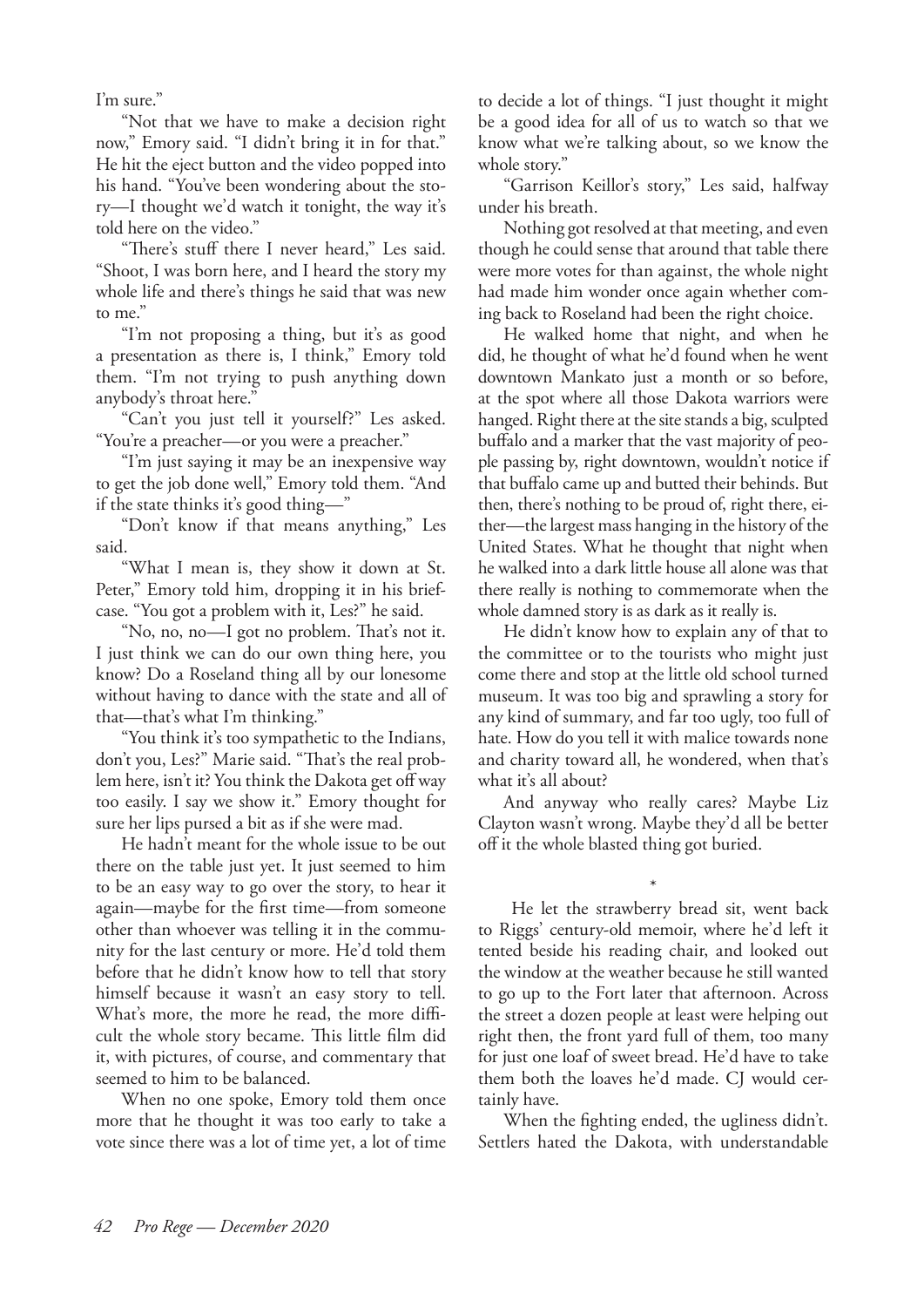reason. No one had suspected the attacks or the bloody treachery; often, white people were slaughtered by Indians they'd known as neighbors. Legislators and newspaper editorials called for the extermination of every Dakota man, woman, and child. Hate flourished like never before, spread like some wickedly fast lichen. When thousands of defeated Dakota were marched to Ft. Snelling, atrocious attacks along the way had to be fought off by the cavalry. When hundreds of Dakota died, imprisoned in God-awful conditions that winter, those few whites who ministered to them in their misery—the missionaries—were ridiculed, even physically assaulted.

All of that Emory TeKrony knew, or at least some of it. The war's postscript was as attended with dreadfulness as the worst moments of battle. No one was without sin, no not one.

What he didn't know, and what no one had ever talked about however, was the conversions that occurred wholesale during the imprisonment, something worthy of Billy Graham, hundreds of starving Dakota suddenly testifying to their faith in the white man's God.

"Many men had been wishing to be baptized," Riggs wrote, "and thus recognized as believers in the Lord Jesus Christ."

He stopped reading, fearing where Riggs was going to go with that, knowing all too well the earlier, shocking emptiness in the man's heart at having to leave the mission not many weeks before. Riggs was looking for meaning, and Emory TeKrony was too much a believer not to crystal ball what the missionary was going to do with all that testimony, but he was far too human to want to listen to the man say it out loud. Reluctantly, he kept on reading.

"This number increased from day to day, until about three hundred—just how many could afterward not be ascertained—stood up and were baptized into the name of the Father, the Son, and the Holy Ghost," Riggs wrote. "The circumstances were peculiar," he admitted, "the whole movement was marvelous, it was like 'a nation born in a day.'"

Emory TeKrony shut his eyes. Didn't Riggs ever question the preacher's voice in him, even for a moment?—didn't doubt reach up into his heart even a little bit? He picked up the memoir again.

"It began to throw light on the perplexing

questions that had started in my own mind," Riggs wrote, "as to the moral meaning of the outbreak."

The "moral meaning." Emory looked away again, out the window—told himself the strawberry bread was ready to give away. He couldn't read on, and yet he had to because he knew very well how this man, this preacher who'd somehow become a friend, was going to interpret what he'd lived through.

"God's thought of it was not my thought," Riggs testified. "As the heavens are higher above the earth, so his thoughts are higher than mine."

Don't say it, Emory insisted. Don't go there.

"In their thought and determination," Riggs said of the Dakota, "the outbreak was the culmination of their hatred of Christianity. But God, who sits on the throne," Riggs wrote, "had made it result in their submission to him. This was marvelous in our eyes."

*Marvelous*? A dying Dakota kid is ministered back to health by his own medicine man, only to become a Christian, and the irony of that event is something they talked about "with much interest"; but it's *marvelous* that God almighty arranged beastly slaughter simply to bring desperate people to deathbed conversions?

Not marvelous at all, but foolish, even blasphemous, he told Riggs, then put the book down on the floor, sat up straight, and put his head in his hands. Even if a scintilla of doubt wormed its way into the heart of the Reverend Mr. Stephen R. Riggs, Emory TeKrony knew a still small voice would have reminded him of a thief on the cross ushered along to paradise, Jesus said, just a moment before death. So Riggs must have wondered who *he* was to question God. Who was *he* to question the sincerity of the Dakota who, even as they were begging for baptism, watched their imprisoned families perish in disease and damp cold? Who was he to judge who he might meet someday in glory?

He understood why the preacher would say what he did, understood it too well; but he didn't believe. He couldn't. Not the salvation part—after all, who was among the redeemed wasn't his call. It was the logic that made him feel assaulted himself. *What about a score of broken treaties?—*he said aloud. *What about starvation and those criminal agents lining their pockets? My God, Riggs,* he said, *what about our grabbing all of their beautiful land?*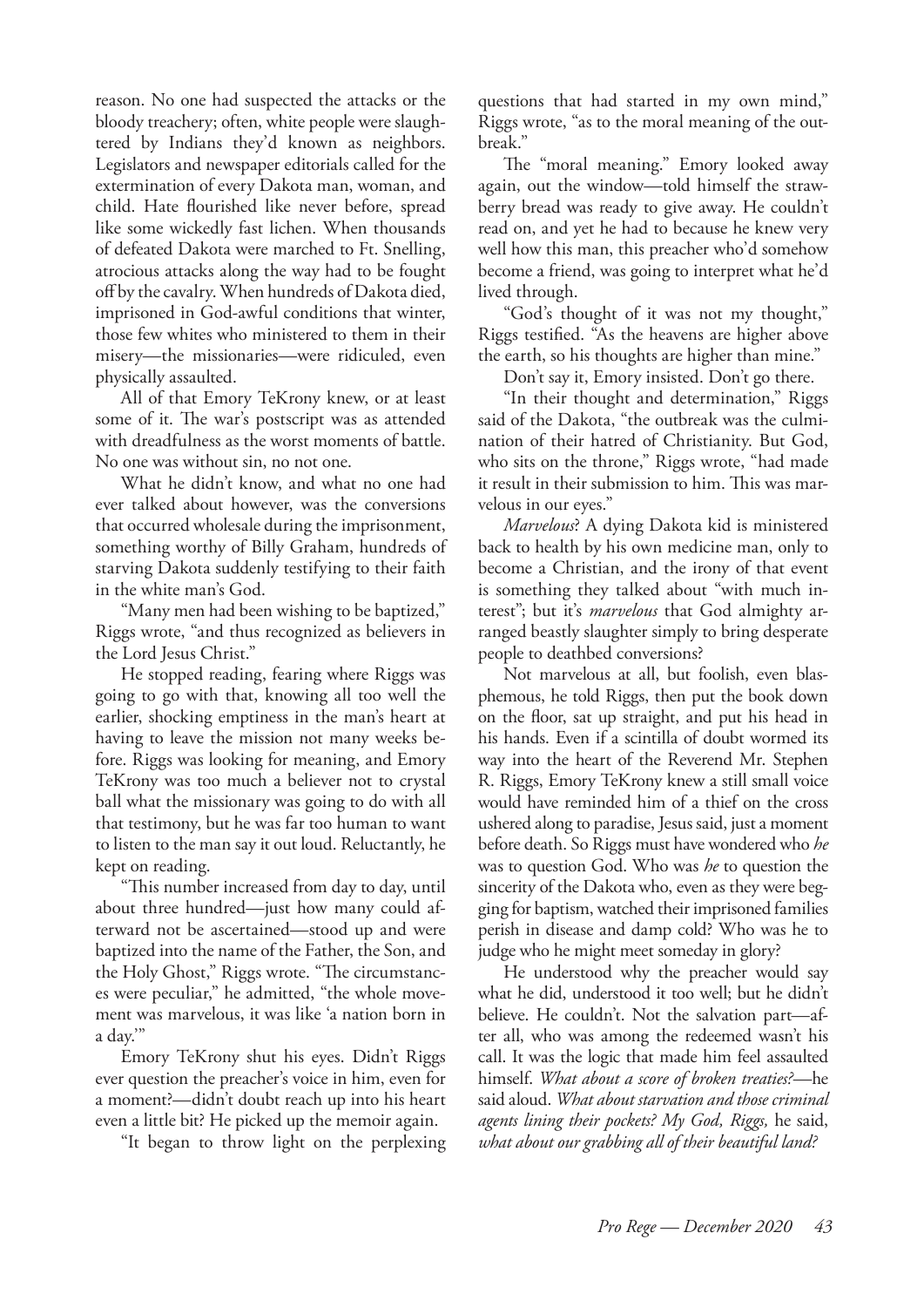He couldn't live with that view of things, simply couldn't, and he knew it.

And yet he knew that Riggs needed to make sense of the horror—he knew that too. "This is the message we have heard from Him and announce to you," the apostle wrote, "that God is light, and in Him there is no darkness at all." That's what Riggs wanted so badly to believe. What the preacher needed was a way to tell the story.

But the God he knew himself could not have simply created all that suffering, could not have nailed unborn babies to barn walls, slaughtered innocents, red and white. His God would not dispatch evil to accomplish his will. His throat blanched, and he bit his lip, then reached for a Kleenex. He could have bawled, not because Riggs was right—because he wasn't, he couldn't be—but because Riggs, like every voice he'd read—and even himself, Emory TeKrony—had to work so blame hard to find a means by which to tell the story.

He told himself he had to quit, had to shut the book because he'd finally arrived where there were only awful questions and no good answers, only unsettled faith to hold anything together. He had to quit. He had to let it be. He had to let go.

When he looked out the window, he saw the front lawn across the street full of extended family lugging in furniture and laundry baskets full of toys. He looked down at his watch. The strawberry bread had to be cool. He stood slowly, walked to the kitchen, felt the loaves, then reached up for the aluminum foil and wrapped up both. He needed to get out of the house, away from Riggs, away from the story.

A woman across the street stood beside a car at the curb. "You're my new neighbors?" he asked when he came up. "I've got some things I've been brewing here—thought you might need a break or so."

The young woman shook her head. "I'm the mom," she said, then pointed at a younger lady in shorts just coming off the front steps. "My daughter's moving in." She pointed at a guy coming out the door behind her. "It's their first house. They've been living with us for too long, ever since they've moved from the Cities," she said, pointing at her husband at the other end of the car.

"It's time," he said, unsmiling, rolling his eyes, meaning it as a joke.

"I live across the street," Emory told them both. "I guess, for better or worse, that means I'm your kids' neighbor."

"And your name is?" the woman said.

"Emory TeKrony," he told her. He'd let time explain that somewhere back there he was a preacher. "I've only been here little more than a year," he told her, "but I was born here."

"Don't know any TeKronys," she told him, holding her hand up against the western sun.

"I'm the scrap that's left," he said. "And your name is?"

"I'm Tanya Siebrands—and my husband Jake," she said, pointing again. The husband didn't seem interested in meeting strangers. He wore some kind of bandage around his elbow.

"Siebrands," Emory said. "I remember that name," and then he said the very first thing that came into his head because he remembered reading how the Memorial Day celebration in town was going to honor that Siebrands boy who'd been killed by a roadside bomb in Iraq. There were a hundred Siebrands in the area, so he had no way of linking them, but he spit the question out anyway in a fashion he knew all small-town people do, playing bingo and hoping for a match. "Siebrands, huh? You're relation to that kid who died in Iraq?" he said.

The woman's face lit, beamed. Her chin rose. Some kind of firmness set in her jaw. A smile, an even bigger one, opened. "Yes," she said, almost arrogantly. "That's my son."

"I'm sorry," he said, but his sympathy or apology, whatever it was, had no effect whatsoever on that smile because he knew, instantaneously, that what he'd said to that woman had been, for her, somehow precious, even a blessing. He knew.

He met the rest of the family, her daughter and her daughter's sisters too, and the son-in-law, gave them the first two loaves of strawberry bread he'd ever baked. He met them all and didn't stay long.

But what he couldn't forget when he walked back to his house empty-handed was the surprising way that woman's face lit when she told him the kid who'd died in Iraq was her own boy. He hadn't planned that out, but somehow he just happened to blurt out the right question.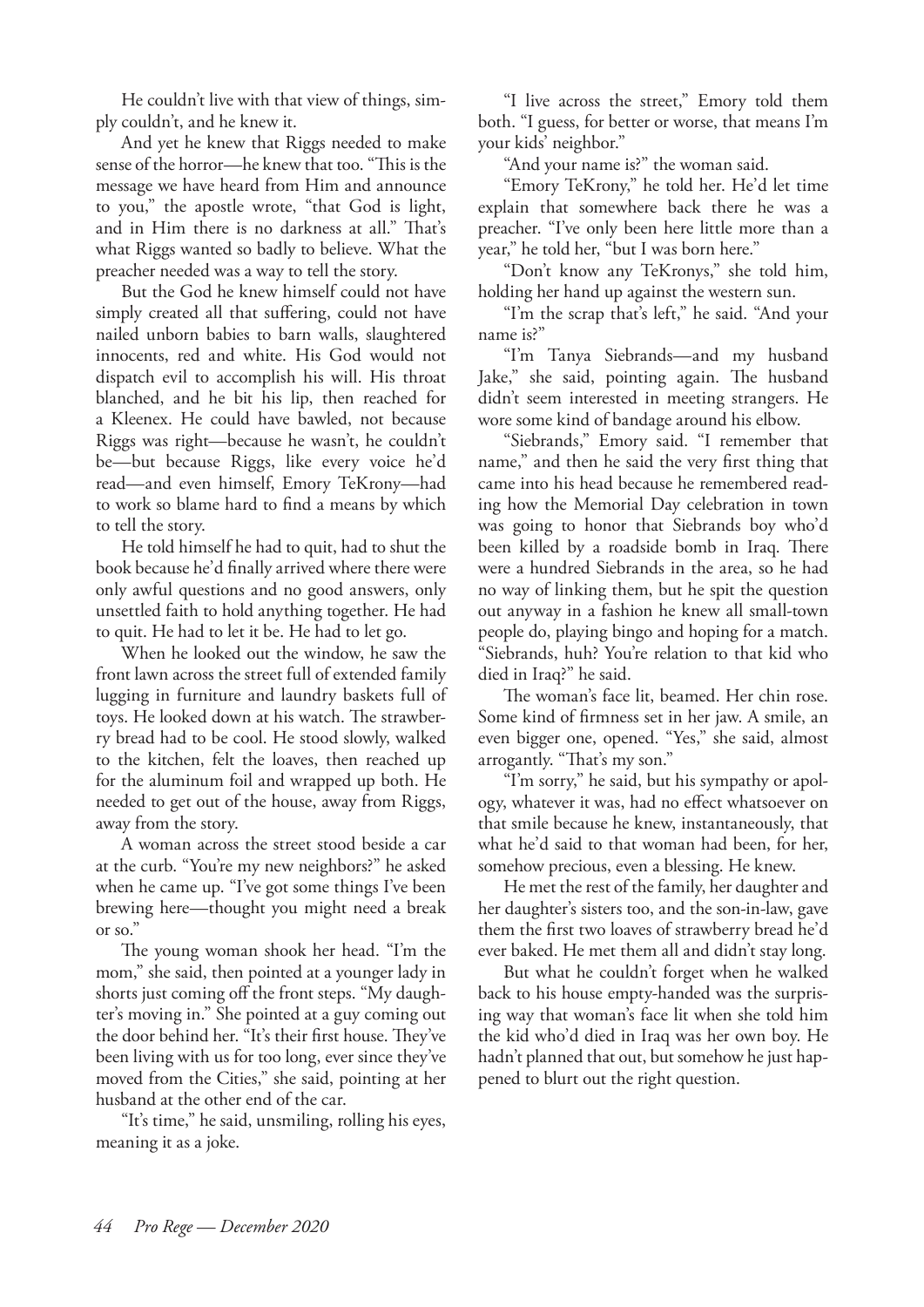\* When he'd come home for class reunions, sometimes he and some old high school buddies from afar would play a round of golf up at the public course at old Ft. Ridgely. But he'd almost forgotten the skeletal remains of the old garrison there—snake-like, brick foundations clearly set in the grass as if the buildings had just been razed. He drove out there himself later that afternoon, when the blue sky promised sweet weather, and he tramped around out there, imagining the big fights, now that he had a clear sense of what had gone on.

When he drove through the old cemetery next door, he got out because his bladder wouldn't stop reminding him that it was time to be relieved and the woods were close enough to offer him a blind. He'd never been to that graveyard before, never even seen it, nor those tongue-depressor markers in the old section.

Light rain was falling. The Minnesota blue-sky had been an empty promise. He was totally alone in an old cemetery that couldn't have felt more haunted, living souls hovering all around, Little Crow's braves still skulking in the hardwoods just below, just as they'd done 150 years ago, the skies gray and thick and weeping.

Now that he knew the story, the names on some those stones had faces, like Eliza Muller, the wife of the fort's surgeon, a woman some called, way back then, "the Clara Barton of Ft. Ridgely." Here and there in what he read, she was a footnote; but when he actually spotted her stone, he felt strangely as if somehow he was there beside her, she beside him. He knew her. He knew the story. "Her valor and courage in the care of the sick and wounded soldiers and refugees during the Sioux Indian outbreak of 1862," the stone said, "will be forever cherished in the hearts of a grateful people."

*Forever cherished*—maybe so, he told himself, but the weathered stone made the words hard to read, and too much of it was already fraught with lichen.

He felt as if she were there as surely as he was with CJ every time he dared visit her. Eliza Muller: he even remembered her picture from a book dark hair, dark eyes. Right there at the fort—right here, he told himself—this woman, day after day, night after night, served up unbounded charity with her blood-stained hands. Her mortal coil maybe a skull, that's all—was right there in the earth beneath his feet.

At a certain moment, he knew she had opened the doors for one of the big guns, the guns that killed Dakota and scattered them, kept them from swarming over the bullet-riddled fort, kept some suffering white folks alive while it killed Indians. She was Clara Barton to some, an accomplice in death to others. We all have feet of clay. How in the hell do you tell that story?

Besides, he thought, some tourists would want little more than directions to a chunk of ground where, 150 years before, some bewhiskered settler had been bludgeoned. How could he explain starvation, useless promises, empty treaties, or savage, bloody slaughter? How can you explain evil in a world where both red and white put their everlasting trust in a God of heaven and earth?

He'd stopped to relieve himself way, way out of the way of anyone who might pass, and no one did. That's where he'd spotted her, beneath a stone full of empty promises. What did any of it matter anymore?—he asked himself. There was too much to tell here, too much life and death to make any sense of anyway. Sometimes it's so easy to believe that God does not exist, he told himself, tears coming into his eyes.

Maybe it was the cemetery, maybe the rain running down through his hair and into his face, maybe simply Eliza Muller, who'd lived through the attacks and given everything she could have for others, everything; it was all of that, he assumed, that drew him right then to fight back something breaking in him—for Eliza, for Riggs, and for himself. We often wait for God in hope, he'd read somewhere; but sometimes we simply wait for hope itself.

He told himself right there in the cemetery that he *couldn't* tell the story because there was nothing to hold on to, nothing to point to, finally, but utter darkness. Something indefinably empty had come up from his heart and twisted every organ inside him. He'd brought his sleeve up to his face, but what ran from the corners of his eyes fell indistinguishably into the rain across his cheeks. He'd cried. He stood out there alone at the grave of a woman who'd long ago dispensed immeasurable mercies, and he tried to listen to Black Eagle, to scream away the sadness.